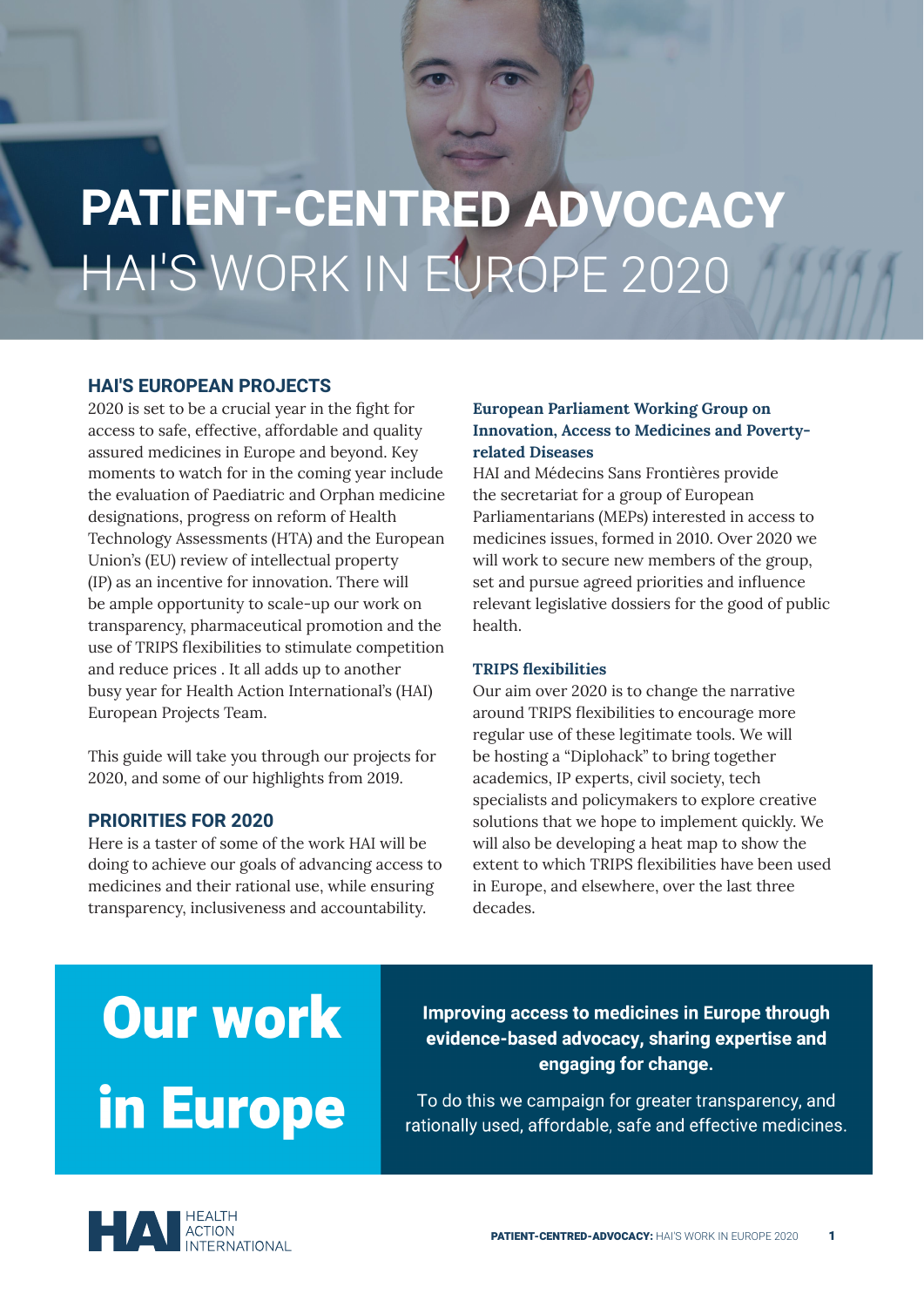#### **Health Technology Assessment (HTA)**

With 2020 expected to be the year the HTA regulation is freed from its current deadlock, we will be keeping a careful eye on progress at the Council of the European Union, and on how the European Commission proposal and amendments from MEPs are merged. A HAI paper will summarise discussions around the issue and showcase new research on Member States' HTA needs and expectations. Our insights come from the vantage point of our work at the European Medicines Agency (EMA) Patients and Consumers Working Party (PCWP).

#### **Campaigning for transparency across Europe**

Following the closure of the "Our Medicines, Our Right" campaign in the Netherlands, we will continue to share our recommendations for how EU Member States can achieve greater transparency in medicines prices, research and development (R&D) costs and reimbursement decisions.

#### **Pharma promotion—webinars and workshops**

We will build on our toolkit of materials and training to help medical students and healthcare professionals detect, counter and avoid exposure to pharmaceutical promotion. This includes running a series of webinars and workshops in collaboration with grassroots organisations and experts around the world.



### **Following other developments in access to medicines**

As always, there will be many other upcoming issues and opportunities in access to medicines this year, both regionally and globally. We will be watching how other dossiers and events unfold in the fight against medicine shortages and the progress of cross-country cooperation to lower prices. As part of our work with the World Health Organization (WHO), we are particularly interested in the debate around how to enforce and protect transparency of clinical trial and other critical data.

#### **Contributing to policy fora**

We pride ourselves on being active members of European civil society and part of the global access to medicines movement. We are pleased to renew our memberships of groups like the European Alliance for Responsible R&D and Affordable Medicines, Medicijnen Netwerk Nederland and the HTA Network Stakeholder Pool, among others to which we contribute our expertise and insights.

# **HIGHLIGHTS OF 2019**

#### **In Europe**

On the hot topic of the Supplementary Protection Certificate (SPC) manufacturing waiver, which was approved in April 2019, we advocated successfully for the inclusion of clauses to evaluate the impact of SPC on innovation and access to medicines.

The final version of the EU-Mercosur trade deal did not include any of the TRIPS+ clauses we had opposed, while the use of flexibilities was explicitly acknowledged.

We partnered with the London School of Economics to fund research into the risk of bias in cancer drug trials, published in this BMJ. The research was turned into a living online database giving the public, academia and policymakers alike free and open access to information about identified biases in clinical drug trials.